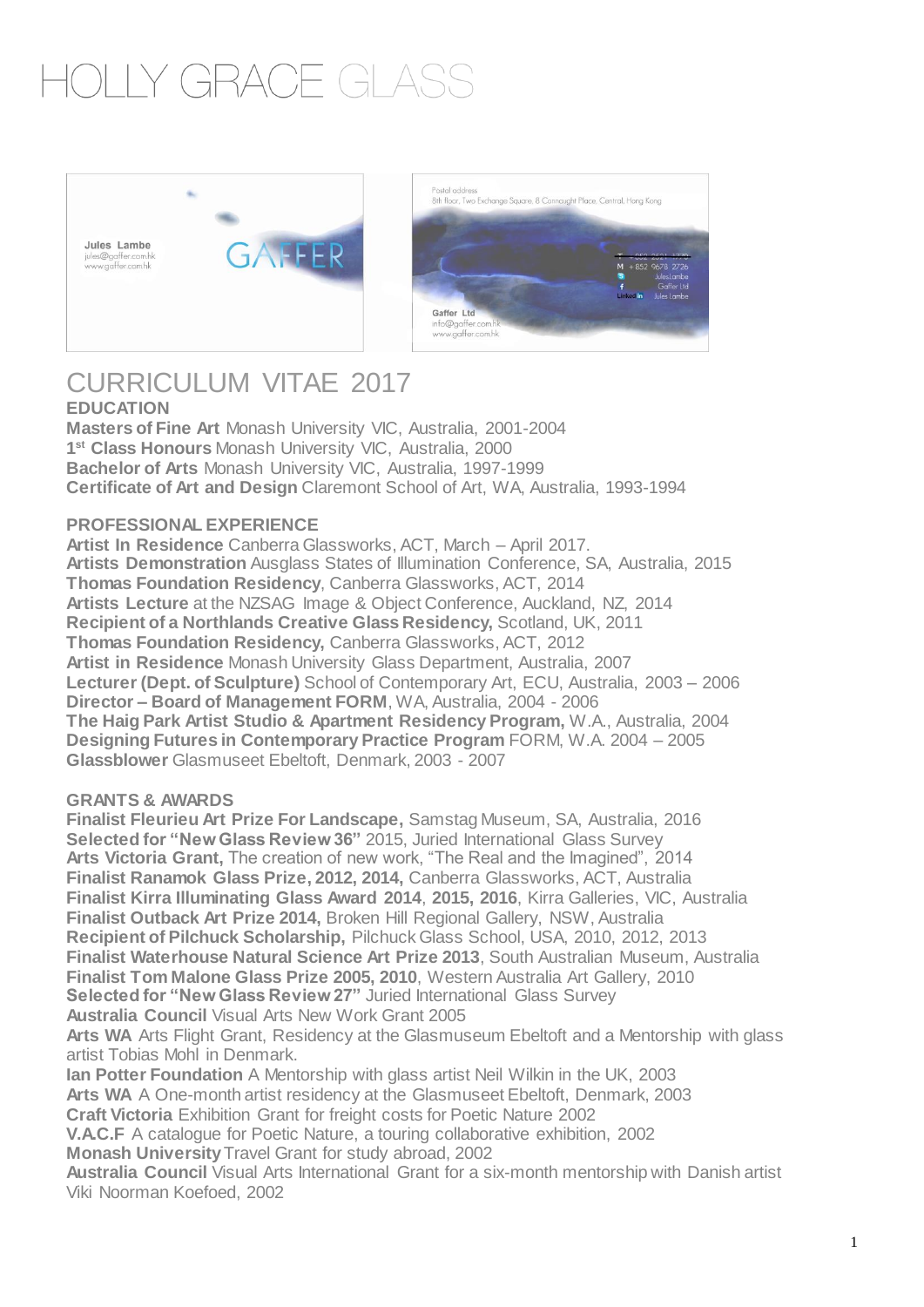**Honorable Mention International** 

Student Competition GAS 32nd Annual Conference 2002 **Finalist & Honorable Mention** 2nd Cheongju International Craft Competition, Korea 2001 **Honorable Mention** International Student Competition GAS 31st Annual Conference 2001

#### **SELECTED COLLECTIONS**

National Gallery of Australia, Gallery Of Western Australia, Glasmuseum Ebeltoft, Denmark 2010, 2016, Kerry Stokes Art Collection 2011, 2014, 2016, Parliament House Art Collection ACT Australia, WA Parliament House Art Collection, Artbank Art Collection, Kaplan/Ostergaard Glass Collection, USA, Australian National Glass Collection 2005, 2010, City of Wanneroo Art Collection, WA, Australia, Northlands Creative Glass, Scotland, UK, City of Perth Art Collection.

#### **SELECTED SOLO EXHIBITIONS**

**Solitude**, Solo, Beaver Galleries, Deakin, ACT, Australia, 2016 **Peripheral Light** Sabbia Gallery, NSW, Australia, July 2015 **The Real & The Imagined** Beaver Galleries, VIC, 2014 **Australian Alps** Kirra Galleries, VIC, 2014 **Shelter** Craft Victoria, Australia, 2013 **Translations** Beaver Galleries, ACT, Australia, 2012 **Crossing** Perth Galleries, WA, Australia, 2011 **Poetic Nature** Gunyulgup Galleries, WA, Australia, 2011 **Sublime** Beaver Galleries ACT, Australia, 2010 **Gaze** Anita Traverso Gallery VIC, Australia, 2009 **Glass Canvas** Craft Queensland Qld, Australia, 2007 **Glass Landscape** Glas Galerie Leerdam, The Netherlands, 2007 **Glass Landscape** Gaffer Studio Glass Hong Kong, 2007 **Landschap** Beaver Galleries ACT, Australia, 2007 **Clearing** Perth Galleries WA, Australia, 2005

#### **SELECTED GROUP EXHIBITIONS**

**SOFA Chicago 2016** Navy pier, Chicago, ILL, 2016 **Light Translations,** Canberra Glassworks, ACT Australia, 2016**. Fleurieu Art Prize For Landscape,** Samstag Museum, SA, Australia, 2016 **Light Translations** Glasmuseum Ebeltoft, Denmark, January 2016 **SOFA Chicago 2014,** Navy Pier Chicago IL USA **Lorne Sculpture Biennale 2014,** Small Works, VIC, Australia **Landscape** Sabbia Gallery, NSW, Australia, 2013 **Sofa Chicago 2011** Navy Pier, Chicago IL, USA, represented by Beaver Galleries **Melbourne Art Fair 2010** VIC, Australia represented by Perth Galleries **Sofa Chicago 2010** Navy Pier, Chicago IL, USA, represented by Beaver Galleries **Melbourne Art Fair 2008** VIC, Australia, represented By Perth Galleries **Wonderlust** Art Gallery Of Western Australia WA, Australia, 2008 **Art London 2008** Royal Hospital, Chelsea, UK, represented by Glass Artists Gallery **Sofa Chicago 2008** Navy Pier Chicago, represented by Glass Artists Gallery **Melbourne Art Fair 2008** VIC, Australia, Represented by Perth Galleries **Urban Glass Gala Auction 2008** Urban Glass Brooklyn NY USA **SOFA Chicago 2007** Navy Pier Chicago, Represented by Glass Artists Gallery **Art London 2007** Royal Hospital, Chelsea, UK, Represented by Glass Artists Gallery **Glass Weekend 07,** Wheaton Village U.S.A., represented by Glass Artists Gallery **Australian Glass** Sandra Ainsley Gallery Toronto, Canada 2006 **SOFA Chicago 2006,** Navy Pier Chicago 2006 Represented by Glass Artists Gallery **Art London 2006** Royal Hospital, Chelsea, UK, represented by Glass Artists Gallery **Melbourne Art Fair 2006,** Royal Exhibition Building, represented by Perth Galleries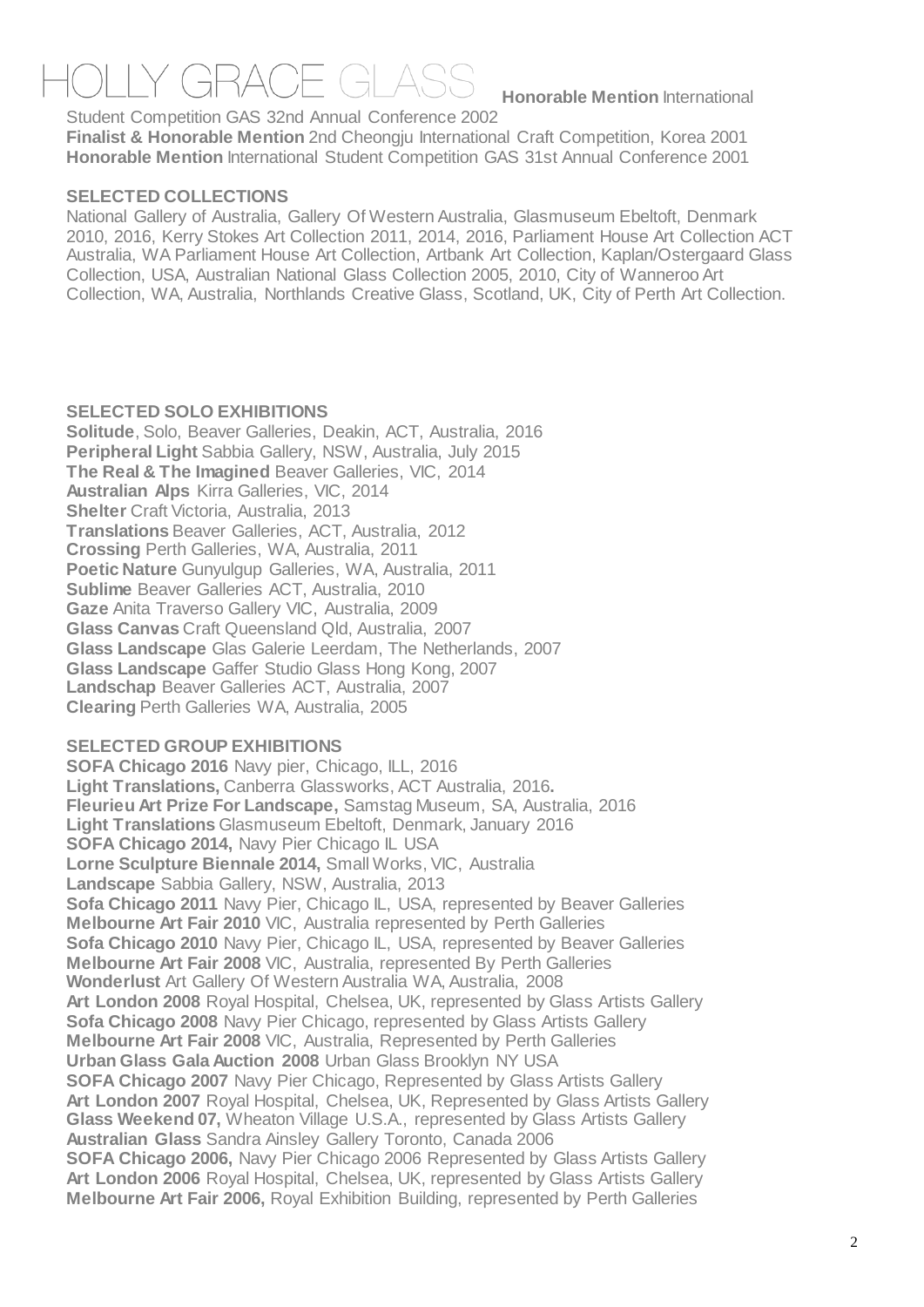# $\wedge$

**Art Taipei 2006** Hua Shan Cultural Park, Taiwan

**Saloni Di Mobile 2006** Salone Satellite Form & Curtin University Stand, Milan, Italy **Australian Visions in Glass** Glas Galerie Leerdam Holland 2006 **Balance Beauty Bold** Gaffer Studio Glass Hong Kong 2006 **SOFA Chicago 2005,** Navy Pier Chicago, USA, Represented by Glass Artists Gallery **33rd Alice Prize** Araluen Park NT, Australia, 2004 **Joondalup Art Award** Joondalup Town Hall, Australia, 2005, 2004 **Glass Weekend 05** Wheaton Village USA, represented by Glass Artists Gallery **Artitude 2005** Perth Convention & Exhibition Centre Australia **The International Handicrafts Fair** Florence, Italy 2005 **Austrade Showcase of Australian Design** The Australian Embassy, Tokyo Japan 2004 **Poetic Nature** (Touring Exhibition) Wagga Wagga Regional Art Gallery, Australia, 2004**,** Craft Queensland Qld, 2003, Craftwest Gallery W.A., Australia, 2002

#### **SELECTED PUBLICATIONS**

**New Glass Review 36, 2015** Published by Corning Museum of Glass in conjunction with the German periodical "Neues Glass" **7.30 Report,** ABC Melbourne, 28/02/2014 **Craft Arts International No. 79** June 2010 P51 – 55, Profile by Gordon Foulds

**Houses Magazine** December 2008 P51 - 54

**Galleries of Australia & NZ A Guide to Contemporary Arts & Crafts,** BCF Books 2007 **Crafts** The Magazine for Contemporary Craft, May/June 2007 Corinne Julius p36 - 41 **The Melbourne Design Guide** Published in 2006 Lab3000 – RMIT University, p216. **Urbano** March 2006, p13 Carolyn Di Mori **New Glass Review 27** Published by the Corning Museum of Glass in conjunction with the German periodical "Neues Glass".

**Object Magazine** No. 46 p 8-9 Paola Anselmi 2005

**Guardian Express** April 12 2005 p 11 Dan Hatch

**Insite Magazine** No. 3 Summer Edition P50 2004 – 2005 Sarah Szabo

**Belle Magazine** P105 September 2004

**Vogue Living Magazine** Australia, Feb/March 2003, p21

Herald Sun Vic, Australia, Oct 12<sup>th</sup>, 2002, p16-17

**American Style Magazine** U.S.A., Fall 2002, p96-103

**Ish Magazine** Singapore, Jun/July 2002, p133-134

**Vogue Living Magazine** Australia, Feb/March 2002, p35

**Belle Magazine Collectors Edition** Australia, Dec/Jan, 2002, p35

**Object Magazine** Australia, 2001, issue 2, p58-59

**Channel Nine National News;** Interviewed for exhibition at the Salone Del Mobile, 18/3/01

#### **COMMISSIONS & PUBLIC ARTWORKS**

**Wellington Shire Council**, Heyfield VIC "Timber Workers Hut" public artwork, 2015 **Ballarat City Council**, Bakery Hill, Ballarat, "Flow" public artwork, 2014 **Spencer Stuart**, 101 Collins St, Melbourne, VIC, 2012 **The Shangri – La Hotel**, Shanghai, 2010 **Marina Bay Sands Hotel**, Singapore, 2010 **Apache Energy Corporation**, New Offices, Perth WA, Wall installation, 2009 **55 Wentwork Ave**, Kingston, ACT, "Canopy", public artwork, 2010 **Adelphi Hotel**, Melbourne Australia, 2009 **Rialto Hotel,** Melbourne, Australia 2009 **Novotel Hotel**, Canberra, Australia 2009 **The Four Seasons Hotel**, Hong Kong, 2007 & 2009 **Crown Casino** Melbourne Australia, 2008, 2011 & 2012 **Engineers Australia**, Canberra, ACT, Main Award, 2008, 2009, & 2010